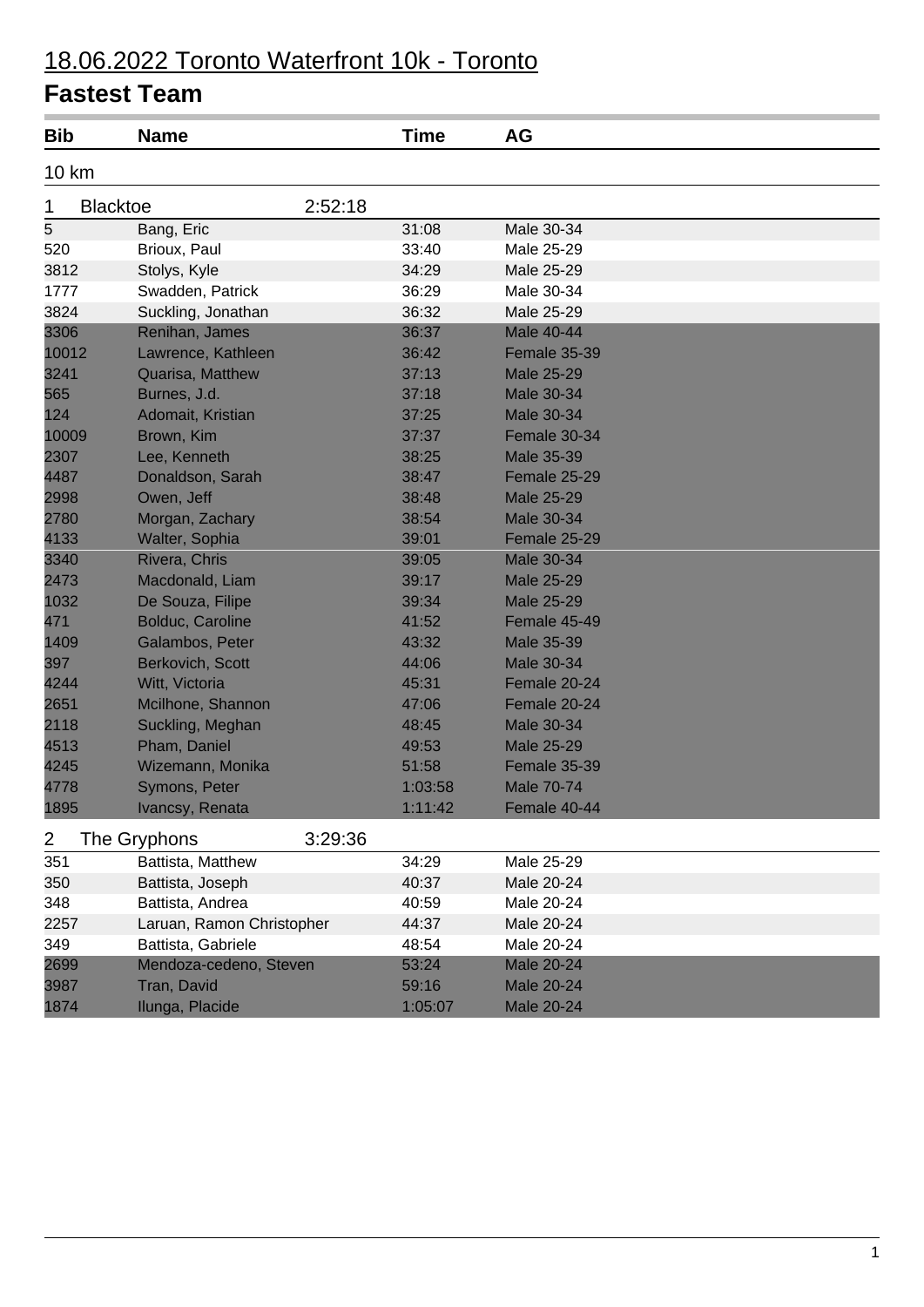| <b>Bib</b> | <b>Name</b>                 |         | <b>Time</b> | AG                |
|------------|-----------------------------|---------|-------------|-------------------|
| 3          | <b>Frontrunners Toronto</b> | 3:47:14 |             |                   |
| 3548       | Scott, Patrick              |         | 42:16       | Male 40-44        |
| 3476       | Sandoval, Mauricio          |         | 43:55       | Male 35-39        |
| 1379       | Fraser, Hugh                |         | 46:27       | Male 35-39        |
| 1699       | Hau, Bernard                |         | 46:54       | Male 35-39        |
| 4125       | Walker, Sean                |         | 47:42       | Male 30-34        |
| 2569       | Marschner, Michael          |         | 50:58       | Male 40-44        |
| 516        | Briceno, Yorman Francisco   |         | 51:23       | Male 45-49        |
| 4546       | Frost, Peter                |         | 54:01       | Male 35-39        |
| 1976       | Joudrey, Scott              |         | 55:16       | Male 35-39        |
| 1992       | Kakkar, Jai                 |         | 58:23       | Male 20-24        |
| 1620       | Gunn, Geoffrey              |         | 1:03:20     | <b>Male 30-34</b> |
| 3045       | Parker, Kristin             |         | 1:03:54     | Female 40-44      |
| 3310       | Reyes, Angel                |         | 1:06:32     |                   |
| 4439       | Flamenco, Liz               |         | 1:09:45     | Female 45-49      |
| 3596       | Sharda, Mukul               |         | 1:27:04     | Male 40-44        |
| 4          | <b>MiBody Runners</b>       | 3:51:10 |             |                   |
| 1530       | Gonzalez-lara, Rodrigo      |         | 36:09       | Male 45-49        |
| 854        | Cmelo, Steve                |         | 42:29       | Male 55-59        |
| 4025       | Tunley, Emma                |         | 46:37       | Female 35-39      |
| 3404       | Rousseau, Veronica          |         | 51:51       | Female 40-44      |
| 2515       | Makowiecka, Andrea          |         | 54:04       | Female 40-44      |
| 4163       | Watt, Mabel                 |         | 1:00:20     | Female 40-44      |
| 3128       | Pestotnik, Karmen           |         | 1:11:14     | Female 35-39      |
| 5          | <b>East York Runners</b>    | 3:51:18 |             |                   |
| 2627       | Mcbride, Devin              |         | 43:29       | Male 35-39        |
| 4243       | Withers, Simon              |         | 44:30       | Male 45-49        |
| 1996       | Kalparuksha, Rahul          |         | 44:48       | Male 30-34        |
| 2293       | Lee, Fook Yam               |         | 47:25       | Male 45-49        |
| 196        | Ansara, Pierre              |         | 51:06       | Male 15-19        |
| 195        | Ansara, Patrick             |         | 52:49       | Male 55-59        |
|            |                             |         |             |                   |
| 6          | <b>UT10K Niubility</b>      | 3:52:50 |             |                   |
| 3631       | Shi, Chenglin               |         | 40:04       | Male 15-19        |
| 4148       | Wang, Yiru                  |         | 40:45       | Female 20-24      |
| 1180       | Duan, Yiyao                 |         | 48:20       | Male 20-24        |
| 2363       | Li, Hongchen                |         | 51:06       | Male 20-24        |
| 1949       | Jing, Zhi                   |         | 52:35       | Male 15-19        |
| 426        | Bian, Chenwei               |         | 53:47       | Male 20-24        |
| 4630       | Deng, Kevin (kaiyu)         |         | 54:34       | Male 25-29        |
| 2404       | Liu, Xinpan                 |         | 57:47       | Female 25-29      |
| 4149       | Wang, Yitao                 |         | 1:03:32     | Male 30-34        |
| 1605       | Gu, Hardy                   |         | 1:04:25     | Male 20-24        |
| 4300       | Xie, Yvette                 |         | 1:05:34     | Female 20-24      |
| 753        | Chen, Anna                  |         | 1:07:58     | Female 20-24      |
| 763        | Chen, Tuyi                  |         | 1:16:46     | Female 25-29      |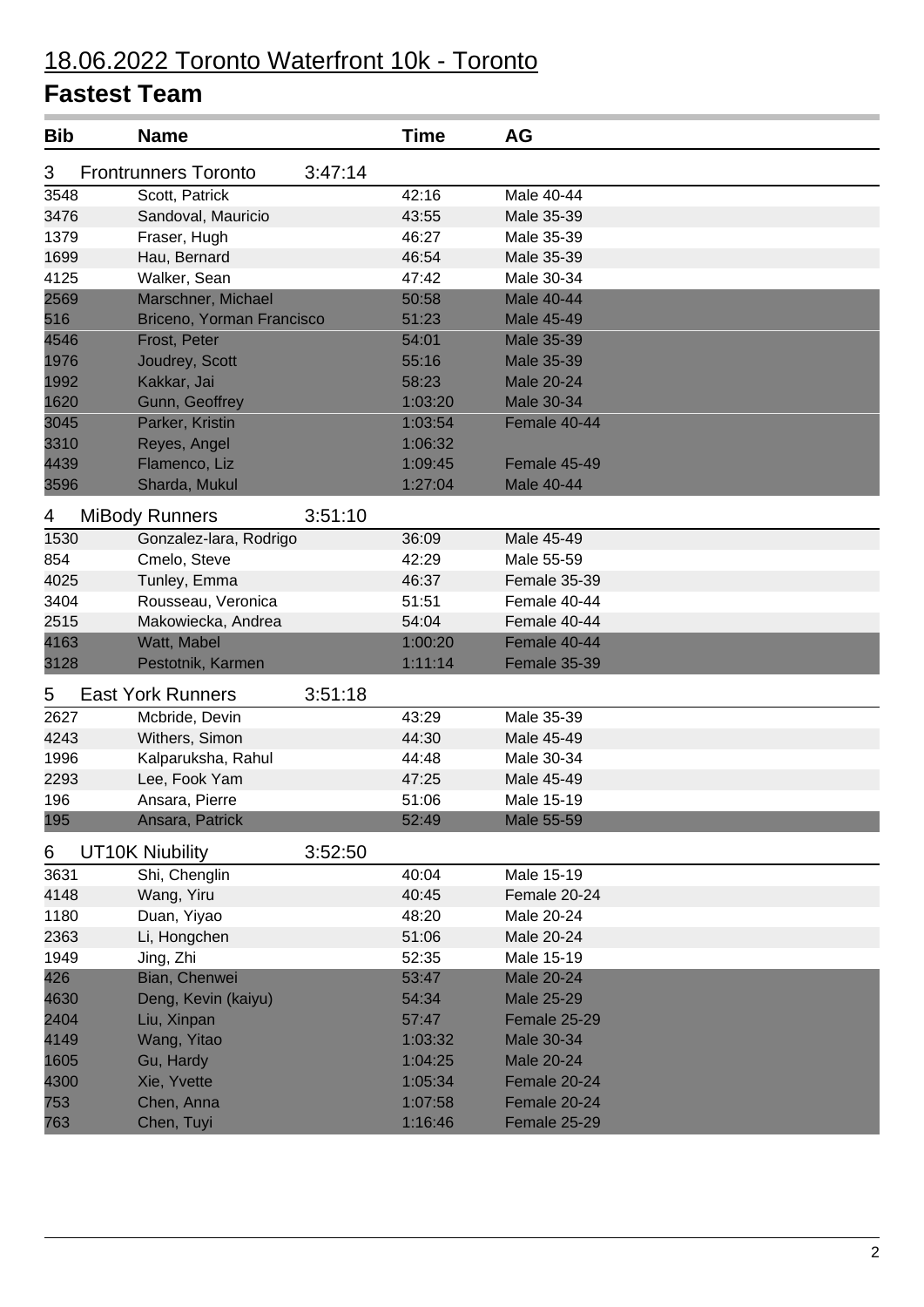# 18.06.2022 Toronto Waterfront 10k - Toronto

| <b>Bib</b> |             | <b>Name</b>                         |         | <b>Time</b> | <b>AG</b>           |
|------------|-------------|-------------------------------------|---------|-------------|---------------------|
| 7          | <b>KWRC</b> |                                     | 4:07:05 |             |                     |
| 139        |             | Ahammad, Sajith                     |         | 40:14       | Male 40-44          |
| 2887       |             | Ng, Alan                            |         | 43:54       | Male 40-44          |
| 549        |             | Budzinski, Kalithea                 |         | 47:02       | Female 35-39        |
| 3544       |             | Scott, Joshua                       |         | 51:40       | Male 35-39          |
| 4837       |             | Quintal, Jennifer                   |         | 1:04:15     | Female 30-34        |
| 8          |             | <b>Family Graham &amp; Lataille</b> | 4:19:52 |             |                     |
| 1553       |             | Graham, Liam                        |         | 47:53       | Male 14 & Under     |
| 1549       |             | Graham, Aidan                       |         | 49:05       | Male 15-19          |
| 2259       |             | Lataille Graham, Nancie             |         | 51:25       | Female 50-54        |
| 1556       |             | Graham, Michael                     |         | 53:37       | Male 55-59          |
| 1557       |             | Graham, Olivia                      |         | 57:52       | Female 15-19        |
| 9          |             | Chix Run The 6ix                    | 4:20:02 |             |                     |
| 2480       |             | Mackey, Rebecca                     |         | 50:41       | Female 35-39        |
| 4940       |             | Mezher, Elissar                     |         | 52:04       | Female 30-34        |
| 4434       |             | Boomgaardt, Katie                   |         | 52:21       | Female 40-44        |
| 4938       |             | Mccabe, Carolyn                     |         | 52:22       | Female 40-44        |
| 2636       |             | Mcdermott, Christine                |         | 52:34       | Female 40-44        |
| 4473       |             | Hrycak, Nadya                       |         | 53:31       | Female 40-44        |
| 3326       |             | Richardson, Amanda                  |         | 55:44       | Female 40-44        |
| 1885       |             | lozzo, Cheryl                       |         | 58:58       | Female 50-54        |
| 2713       |             | Mikhail, Monica                     |         | 1:03:42     | <b>Female 35-39</b> |
| 3520       |             | Scheddin, Diana                     |         | 1:17:43     | Female 40-44        |
| 10         |             | <b>Kardia Pacemakers</b>            | 4:20:32 |             |                     |
| 1722       |             | Herbert, Chris                      |         | 45:50       | Male 60-64          |
| 851        |             | Clinton, Maggie                     |         | 50:15       | Female 50-54        |
| 4268       |             | Wong Chew Onn, Keri                 |         | 51:26       | Female 30-34        |
| 3330       |             | Ridout, Danielle                    |         | 55:20       | Female 30-34        |
| 1075       |             | Dennis, Amy                         |         | 57:41       | Female 35-39        |
| 11         |             | <b>Weston Road Runners</b>          | 4:22:08 |             |                     |
| 4116       |             | Vono, Anthony                       |         | 45:51       | Male 30-34          |
| 1453       |             | Gaudio, Tania                       |         | 51:38       | Female 35-39        |
| 1319       |             | Ferrone, Vanessa                    |         | 52:47       | Female 35-39        |
| 938        |             | Culmone, Melissa                    |         | 54:40       | <b>Female 35-39</b> |
| 2417       |             | Lombardi, Daniela                   |         | 57:12       | Female 30-34        |
| 2536       |             | Mammoliti, Loveleen                 |         | 1:02:27     | Female 40-44        |
| 2621       |             | Mazza, Tina                         |         | 1:02:28     | Female 40-44        |
| 4109       |             | Vitullo, Veronica                   |         | 1:03:24     | Female 35-39        |
| 1279       |             | Fantin, Tina                        |         | 1:35:19     | Female 40-44        |
| 12         |             | We've Got The Runs                  | 4:26:08 |             |                     |
| 3255       |             | Ragbar, Mikael                      |         | 43:08       | Male 25-29          |
| 3086       |             | Pek, Victor                         |         | 48:50       | Male 30-34          |
| 3100       |             | Pepper, Brittany                    |         | 55:26       | Female 25-29        |
| 1866       |             | Iceton, Jack                        |         | 55:55       | Male 30-34          |
| 1867       |             | Iceton, Sam                         |         | 1:02:49     | Male 30-34          |
| 2549       |             | Manion, Alisha                      |         | 1:08:19     | Female 30-34        |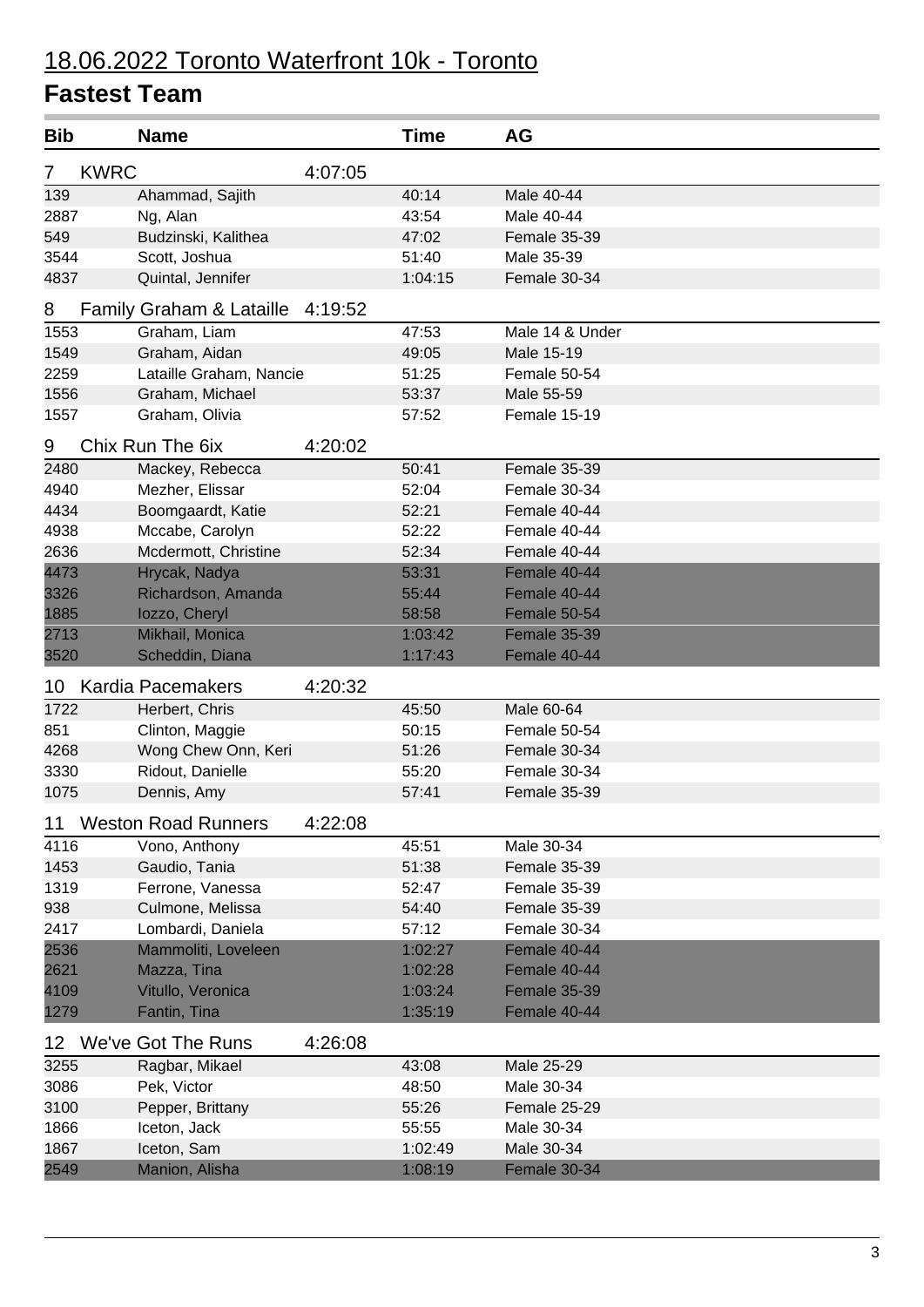| <b>Bib</b> | Name                      |         | <b>Time</b> | AG                |
|------------|---------------------------|---------|-------------|-------------------|
| 13         | Nazarunners               | 4:31:30 |             |                   |
| 3163       | Piticaru, Joshua          |         | 44:04       | Male 30-34        |
| 3164       | Piticaru, Renee           |         | 44:05       | Female 30-34      |
| 3016       | Pamer, Christina          |         | 58:08       | Female 30-34      |
| 3162       | Piticaru, Claudia         |         | 59:54       | Female 15-19      |
| 3018       | Pamer, Tyler              |         | 1:05:19     | Male 30-34        |
| 3017       | Pamer, Tiffany            |         | 1:14:23     | Female 25-29      |
| 14         | <b>Blue Ocean</b>         | 4:35:02 |             |                   |
| 2583       | Martinez, Pablo           |         | 44:31       | Male 15-19        |
| 2584       | Martinez, Ronald          |         | 52:38       | Male 30-34        |
| 2582       | Martinez, Jorge           |         | 53:01       | Male 25-29        |
| 4399       | Zhao, Yani                |         | 59:34       | Female 45-49      |
| 3593       | Shankar, Priyadarshini    |         | 1:05:18     | Female 30-34      |
| 2581       | Martinez, Ana             |         | 1:05:44     | Female 20-24      |
| 3441       | Sagpaey, Juliene          |         | 1:08:00     | Female 20-24      |
| 3346       | Roballo, Isabel           |         | 1:08:00     | Female 25-29      |
| 3088       | Peltier, Emily            |         | 1:20:08     | Female 25-29      |
| 15         | <b>Black Dog Run Club</b> | 4:46:11 |             |                   |
| 2250       | Langlois, John            |         | 50:55       | Male 20-24        |
| 3758       | Souza, Wender             |         | 55:55       | Male 45-49        |
| 1330       | Fiorotto, Mateus          |         | 58:59       | Male 30-34        |
| 2251       | Langlois, Luana           |         | 58:59       | Female 25-29      |
| 3756       | Souza, Ana Paula          |         | 1:01:23     | Female 45-49      |
| 3757       | Souza, Joao Pedro         |         | 1:06:08     | <b>Male 20-24</b> |
| 16         | <b>Team Gold</b>          | 4:48:18 |             |                   |
| 1095       | Dhaliwal, Sukhi           |         | 49:48       | Male 40-44        |
| 1437       | Garcha, Jora              |         | 49:51       | Male 45-49        |
| 4815       | Anand, Raj                |         | 1:01:24     | Male 50-54        |
| 418        | Bhattal, Naresh           |         | 1:03:26     | Male 45-49        |
| 2816       | Multani, Hardeep          |         | 1:03:49     | Male 45-49        |
| 4649       | Channe, Kanwaljit         |         | 1:03:56     | Male 40-44        |
| 2603       | Matharu, Amandeep         |         | 1:04:55     | Female 35-39      |
| 365        | Bedi, Satvinder           |         | 1:07:37     | Male 45-49        |
| 3691       | Singh, Ken                |         | 1:09:34     | Male 40-44        |
| 3686       | Singh, Gurpreet           |         | 1:11:06     | Male 40-44        |
| 4814       | Gill, Rammy               |         | 1:16:06     | Male 35-39        |
| 2869       | Nazar, Vivek              |         | 1:19:51     | Male 55-59        |
| 2548       | Mangat, Pawan             |         | 1:20:02     | Female 40-44      |
| 3599       | Sharma, Pankaj            |         | 1:26:18     | Male 40-44        |
| 1474       | Ghandi, Sonu              |         | 2:01:43     | Male 45-49        |
| 1618       | Gulati, Anil              |         | 2:01:50     | Male 50-54        |
| 2185       | Kumar, Paul               |         | 2:01:52     | Male 45-49        |
| 17         | <b>Just Keep Running</b>  | 4:49:20 |             |                   |
| 227        | Arumugam, Khiran          |         | 49:30       | Male 25-29        |
| 3772       | Srivastava, Rohan         |         | 50:02       | Male 25-29        |
| 3876       | Tadeo, Shanice            |         | 1:00:56     | Female 25-29      |
| 760        | Chen, Leizhen             |         | 1:03:46     | Female 25-29      |
| 1952       | Johnpulle, Justin         |         | 1:05:06     | Male 25-29        |
|            |                           |         |             |                   |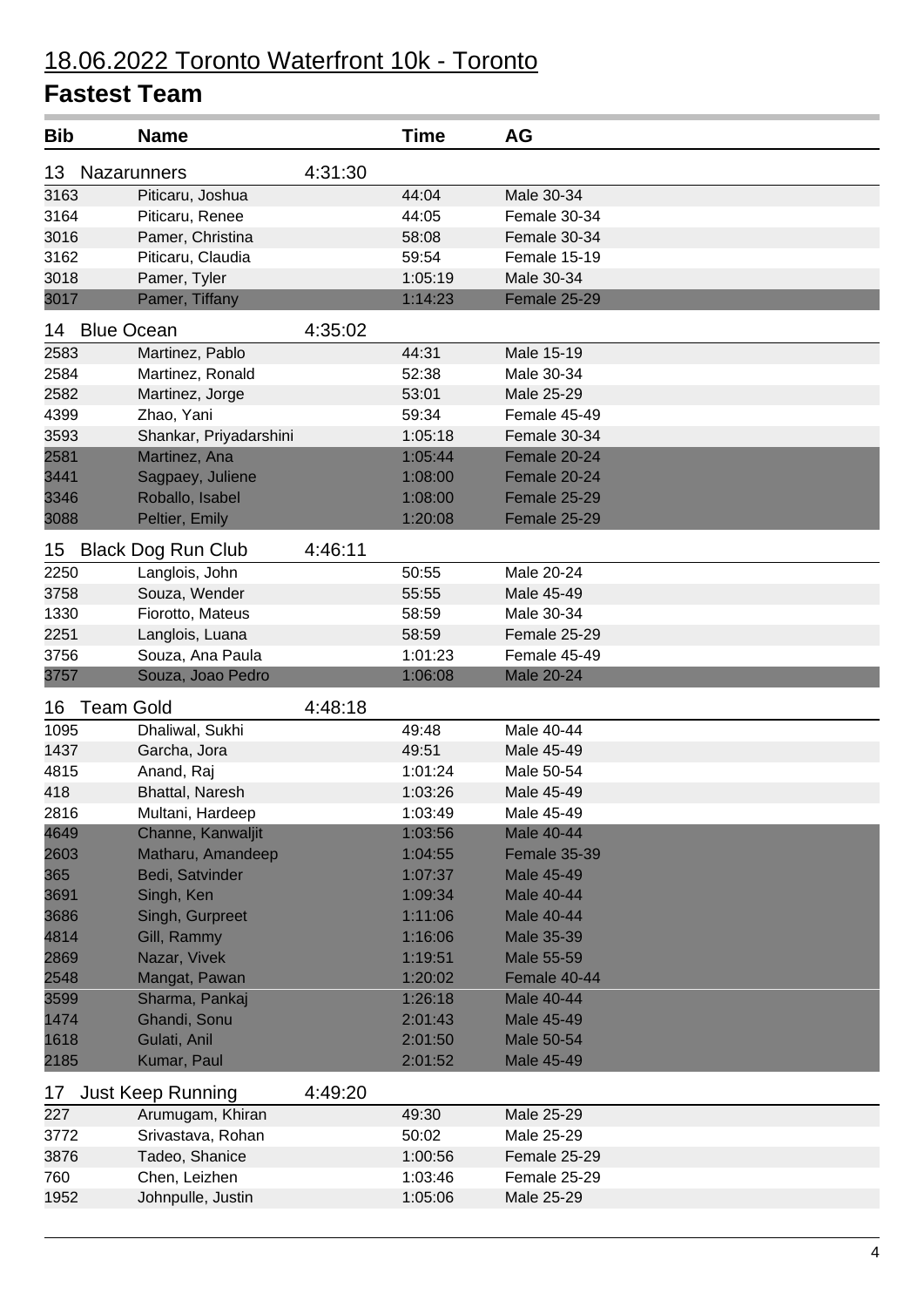| <b>Bib</b>             | <b>Name</b>                |         | <b>Time</b> | AG                |
|------------------------|----------------------------|---------|-------------|-------------------|
| 18                     | OTF More Life!             | 4:52:23 |             |                   |
| 2048                   | Kelly, Erica               |         | 54:30       | Female 40-44      |
| 4869                   | Brown, Madelaine           |         | 58:36       | Female 25-29      |
| 4788                   | Smith, June                |         | 58:36       | Female 45-49      |
| 4952                   | Couto, Luciana             |         | 58:51       | Female 40-44      |
| 3719                   | Smith, lan                 |         | 1:01:50     | Male 30-34        |
| 248                    | Azim, Minhal               |         | 1:05:55     | Female 20-24      |
| 123                    | Adjeleian, Nicole          |         | 1:06:42     | Female 25-29      |
| 2579                   | Martin, Samantha           |         | 1:06:42     | Female 25-29      |
| 4570                   | Yao, Lan                   |         | 1:09:55     | Female 25-29      |
| 4967                   | Lalwani, Neha              |         | 1:10:15     | Female 25-29      |
| <b>Keto 2022</b><br>19 |                            | 4:55:27 |             |                   |
| 2266                   | Lau, Jonathan              |         | 52:17       | Male 25-29        |
| 3965                   | To, Teresa                 |         | 57:21       | Female 25-29      |
| 3964                   | To, Alfred                 |         | 59:50       | Male 25-29        |
| 821                    | Chung, Alex                |         | 1:02:08     | Male 25-29        |
| 2331                   | Leong, May                 |         | 1:03:51     | Female 50-54      |
| 20                     | <b>Scrambled Legs</b>      | 4:57:08 |             |                   |
| 922                    | Credo, Giselle             |         | 56:41       | Female 20-24      |
| 1818                   | Hsiung, Claire             |         | 56:56       | Female 20-24      |
| 1792                   | Holung, Kameko             |         | 57:38       | Female 20-24      |
| 2601                   | Mata, Ariahna              |         | 59:25       | Female 30-34      |
| 726                    | Chang, Yannicca            |         | 1:06:28     | Female 30-34      |
| 921                    | Credo, Chellsea            |         | 1:12:44     | Female 25-29      |
| 21                     | <b>Imagination Dragons</b> | 5:00:03 |             |                   |
| 2341                   | Leung, Bowie               |         | 50:12       | Female 25-29      |
| 2898                   | Ng, Vincent                |         | 51:39       | Male 25-29        |
| 4322                   | Yau, Cheuk Lam             |         | 1:01:21     | Female 25-29      |
| 2348                   | Leung, Ka Ki               |         | 1:03:14     | Male 20-24        |
| 1825                   | Huang, Daryn               |         | 1:13:37     | Male 25-29        |
| Agalateya<br>22        |                            | 5:02:30 |             |                   |
| 4916                   | Abdel-mageed, Mohamed      |         | 57:03       | Male 50-54        |
| 4476                   | Ibrahim, Nadine            |         | 58:01       | Female 45-49      |
| 4897                   | Miri, Mariam               |         | 59:48       | Female 45-49      |
| 1247                   | Eraky, Cherif              |         | 1:01:01     | Male 40-44        |
| 4483                   | Mustafa, Mustafa           |         | 1:06:37     | Male 45-49        |
| 4604                   | Hanna, Victor              |         | 1:17:24     | <b>Male 35-39</b> |
| 4785                   | Fathy, Wael                |         | 1:31:45     | Male 45-49        |
| 4786                   | Mosaed Hassan, Ahmed       |         | 1:31:45     | <b>Male 45-49</b> |
| 4787                   | Aboelmaged, Aya            |         | 1:31:48     | Female 45-49      |
| 23                     | Eat Pasta Run Fasta        | 5:06:05 |             |                   |
| 1859                   | Huynh, Jenny               |         | 50:58       | Female 25-29      |
| 2321                   | Legault, Jesse             |         | 1:01:39     | Male 25-29        |
| 2905                   | Nguyen, Jessica            |         | 1:03:13     | Female 25-29      |
| 1917                   | Jara, Amanda               |         | 1:03:59     | Female 25-29      |
| 3979                   | Torres, Francis            |         | 1:06:16     | Male 30-34        |
| 1023                   | De Ocampo, Nikki           |         | 1:10:04     | Female 25-29      |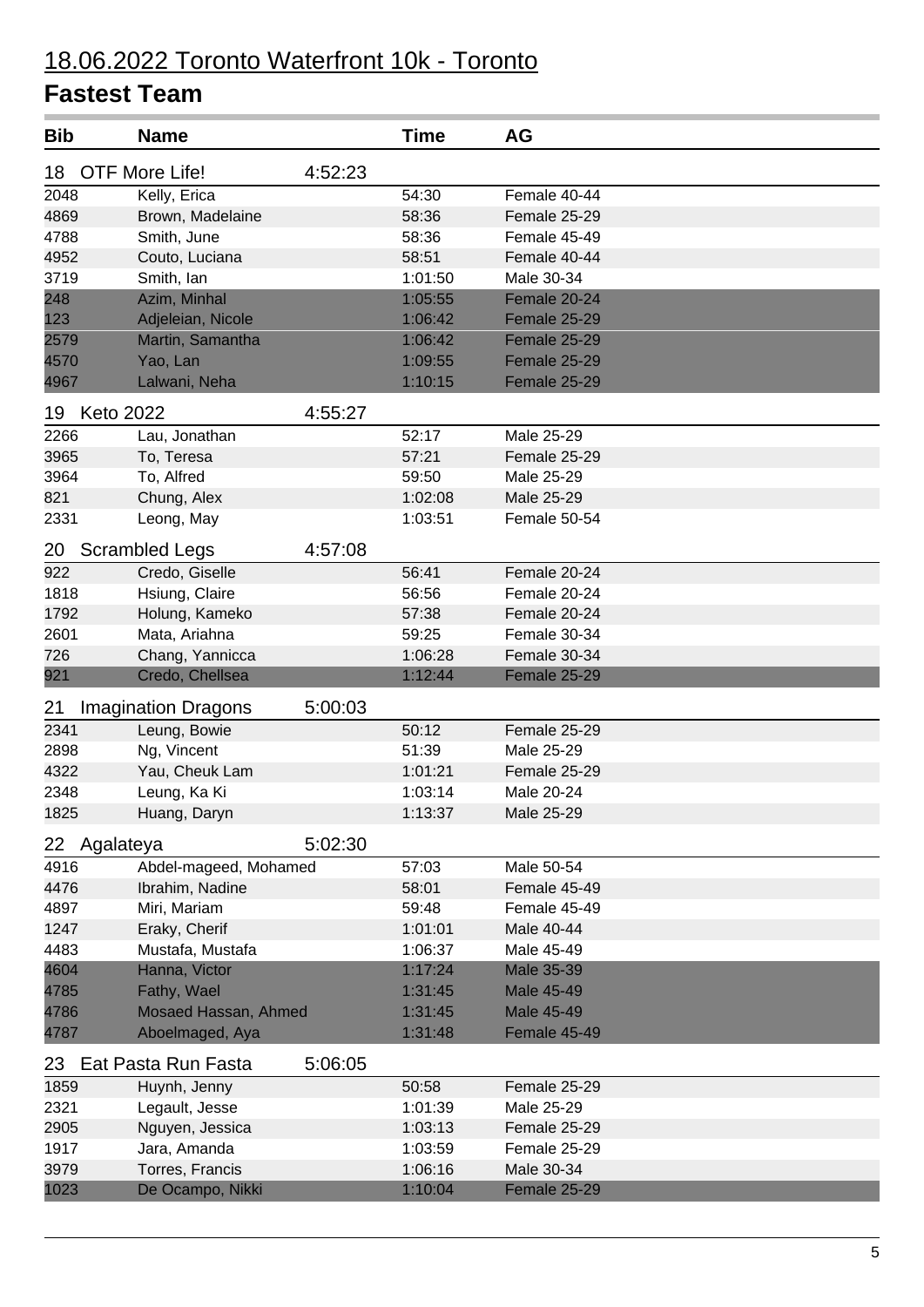| <b>Bib</b>        | <b>Name</b>                 |         | <b>Time</b> | <b>AG</b>         |
|-------------------|-----------------------------|---------|-------------|-------------------|
| Shiba Inu<br>24   |                             | 5:06:25 |             |                   |
| 2392              | Liu, Congji                 |         | 58:42       | Male 20-24        |
| 2399              | Liu, Kevin                  |         | 1:00:18     | Male 25-29        |
| 4392              | Zhang, Xue                  |         | 1:00:38     | Female 25-29      |
| 2452              | Luo, Yiyun                  |         | 1:03:23     | Female 25-29      |
| 2094              | Kim, Kyuhwan                |         | 1:03:24     | Male 30-34        |
| 2360              | Li, Alina                   |         | 1:03:28     | Female 25-29      |
| 4292              | Wu, Jize                    |         | 1:10:31     | <b>Male 25-29</b> |
| 2387              | Lin, Powell                 |         | 1:21:12     | <b>Male 20-24</b> |
| 2465              | Ma, Emily                   |         | 1:21:13     | Female 25-29      |
| 25                | <b>Markham Martial Arts</b> | 5:06:30 |             |                   |
| 746               | Chavez, Bryan               |         | 59:57       | Male 40-44        |
| 4574              | D'arolfi, David             |         | 1:00:35     | Male 25-29        |
| 1466              | Georgieff, Anthony-stanley  |         | 1:01:19     | Male 20-24        |
| 3271              | Ramjas, Melandra            |         | 1:02:18     | Female 40-44      |
| 4260              | Wong, Man Yee               |         | 1:02:21     | Female 25-29      |
| 4355              | Yuen, Lester                |         | 1:02:54     | <b>Male 25-29</b> |
| 4301              | Xiong, Zhen                 |         | 1:02:56     | <b>Male 25-29</b> |
| 807               | Chong, Fu Wa                |         | 1:02:57     | Male 30-34        |
| 4215              | Williams, Christopher       |         | 1:03:48     | Male 35-39        |
| 4354              | Yuen, Lesley                |         | 1:03:48     | Female 25-29      |
| 4670              | Roy, Arnab                  |         | 1:10:09     |                   |
| 4669              | Liou, Vivian                |         | 1:25:53     |                   |
| 4668              | Chua, Matthew               |         | 1:43:55     |                   |
| 26                | <b>Scrambled Leggs</b>      | 5:07:05 |             |                   |
| 1351              | Florencia, Andrew           |         | 53:15       | Male 25-29        |
| 3104              | Peppiatt, Keenan            |         | 55:24       | Male 25-29        |
| 2455              | Luzar, Rachel               |         | 1:03:13     | Female 30-34      |
| 1538              | Gordon, Tyler               |         | 1:06:05     | Male 30-34        |
| 1535              | Gordon, Ashley              |         | 1:09:08     | Female 20-24      |
| 27                | Lamp Lifeboat Ladder        | 5:08:23 |             |                   |
| 3450              | Salahadin, Mohanad          |         | 53:03       | Male 25-29        |
| 3448              | Salahadin, Abdallah         |         | 53:03       | Male 20-24        |
| 3449              | Salahadin, Mdyn             |         | 53:03       | Male 15-19        |
| 1344              | Fleming, Jayne              |         | 1:07:12     | Female 55-59      |
| 4526              | Alkhaled, Nagham            |         | 1:22:02     | Female 15-19      |
| 4524              | Balela, Jacky               |         | 1:23:17     | Female 20-24      |
| 28<br>jumping jax |                             | 5:18:18 |             |                   |
| 2199              | Kwok, Jacky                 |         | 49:42       | Male $20-24$      |
| 2304              | Lee, Justin                 |         | 55:08       | Male 20-24        |
| 2137              | Kon, Dominic                |         | 59:24       | Male 20-24        |
| 2198              | Kwok, Deborah               |         | 1:06:09     | Female 25-29      |
| 3186              | Poon, Edith                 |         | 1:27:55     | Female 50-54      |